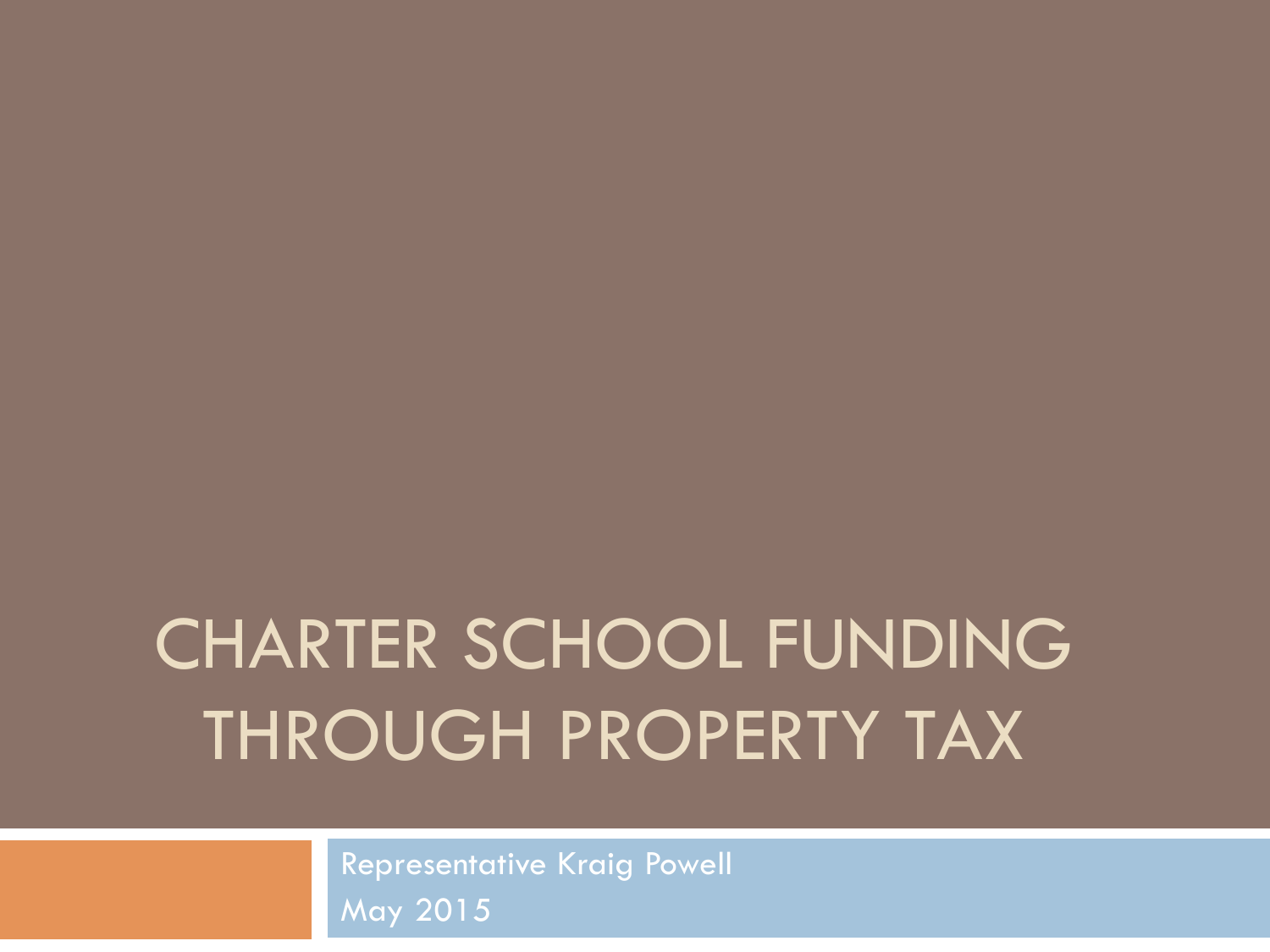# Total Funding

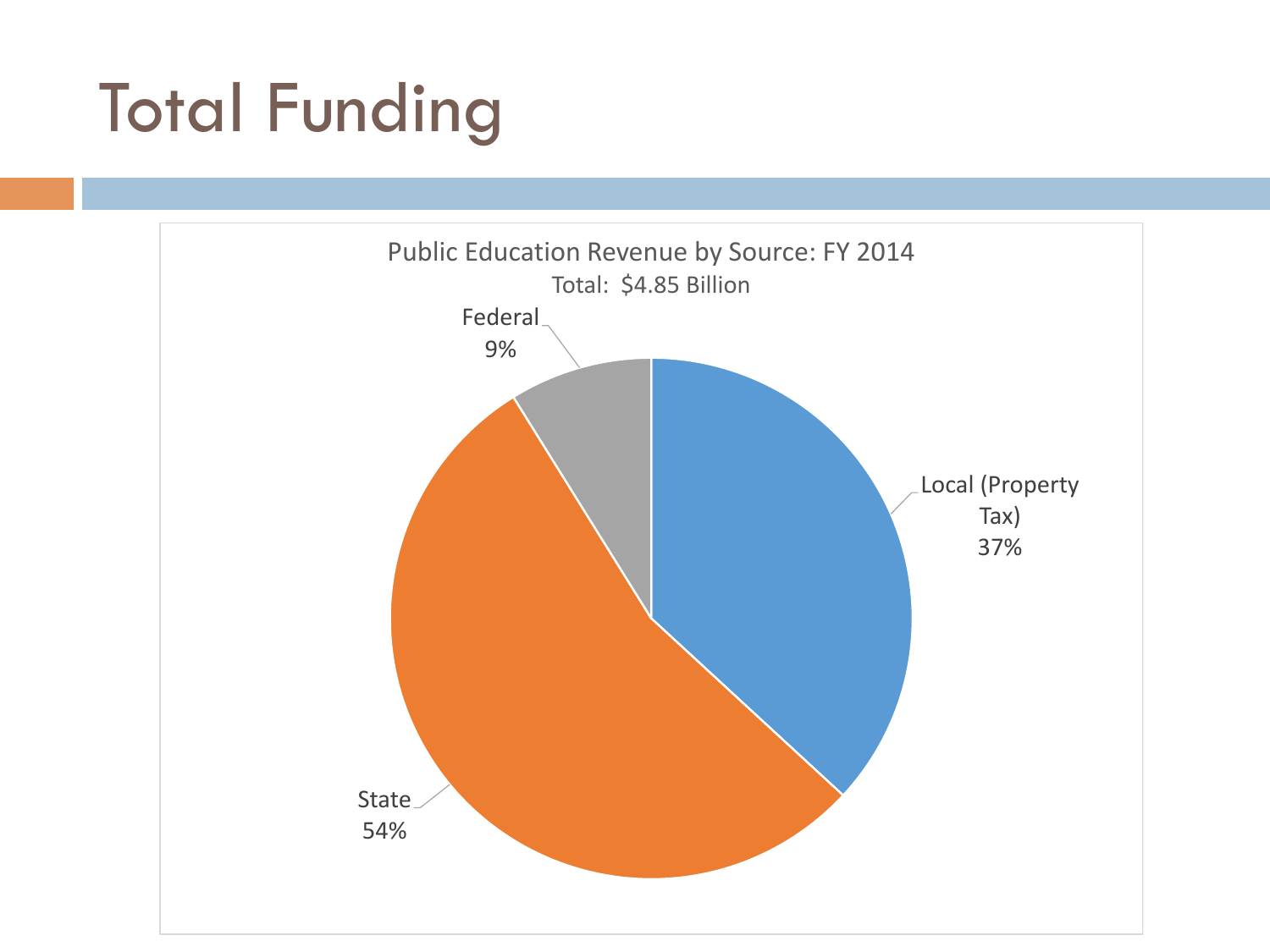### Property Tax Revenue

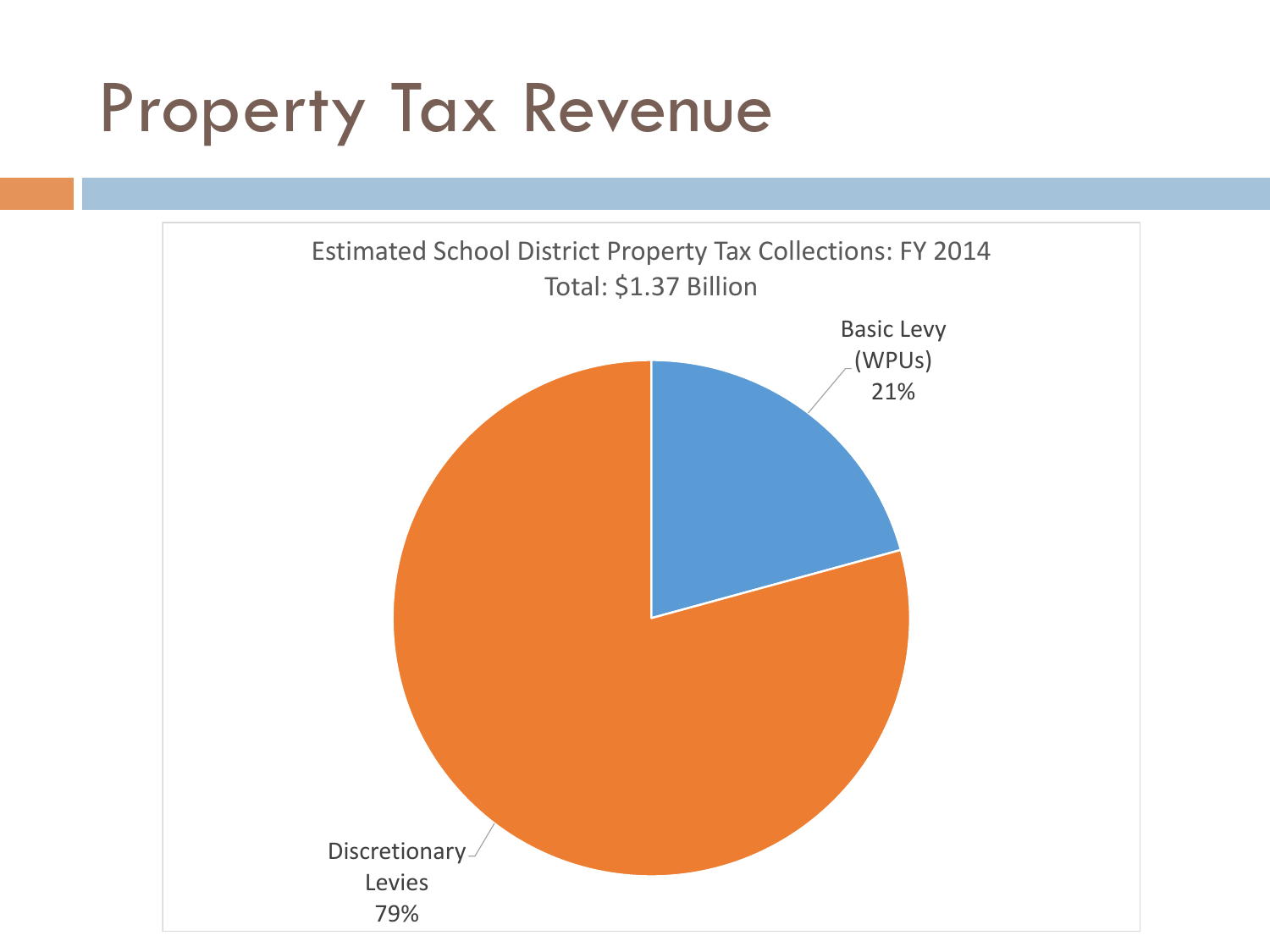## Charter School Local Replacement

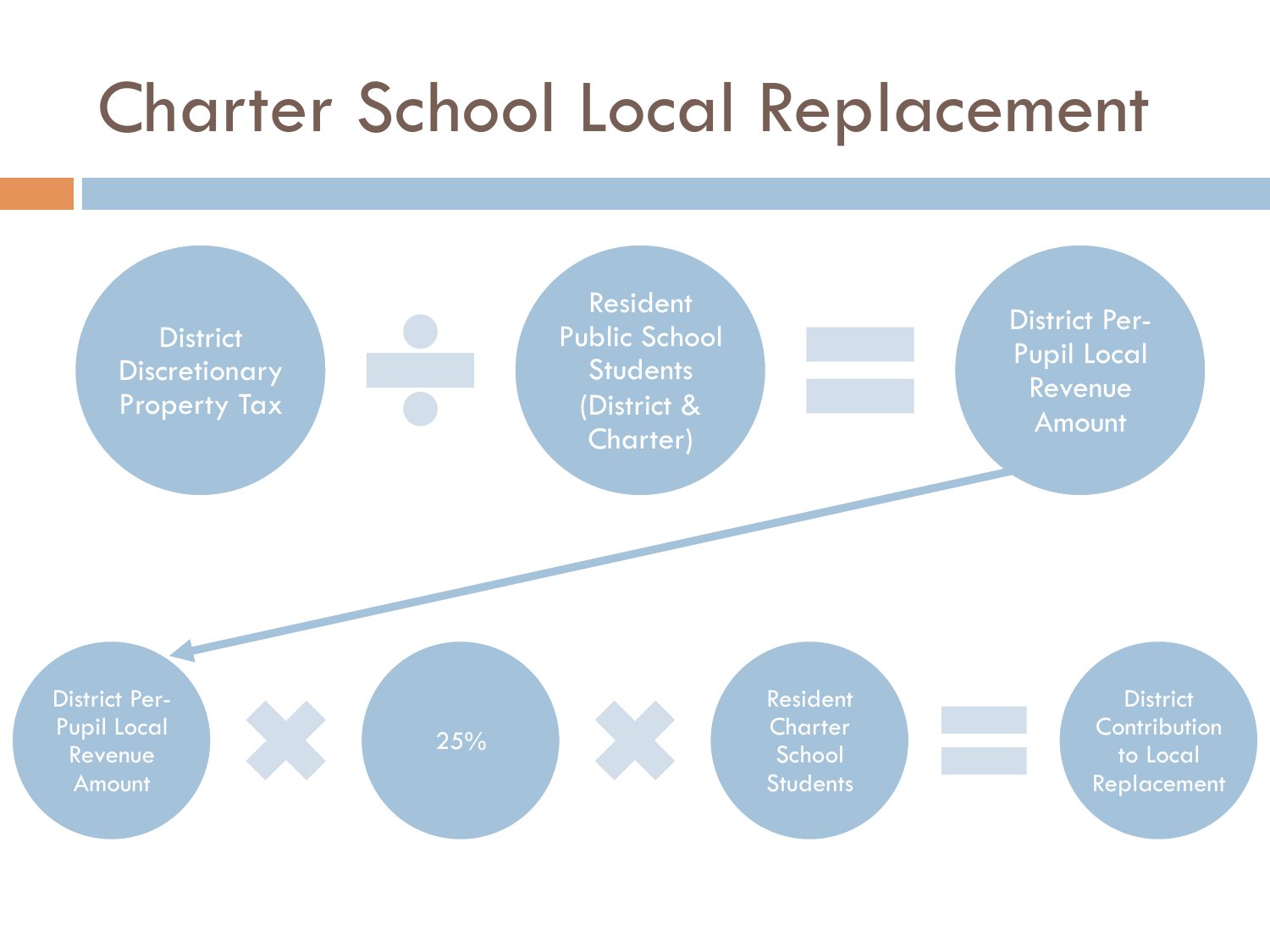#### Charter Replacement \$\$ by School District

|                  |                                     | Current Formula - District Payments |                 |                | Formula Change Scenarios |                              |                   |                              |                    |  |  |
|------------------|-------------------------------------|-------------------------------------|-----------------|----------------|--------------------------|------------------------------|-------------------|------------------------------|--------------------|--|--|
|                  | <b>District</b><br>Amount<br>Amount |                                     |                 | <b>Total</b>   |                          | 1. All Districts Pay 25%     |                   | 2. All Districts Pay 50%     |                    |  |  |
|                  | Per Student                         | <b>Paid Per</b>                     | Pald as %       | Estimated      |                          | of Per Student Local Revenue |                   | of Per Student Local Revenue |                    |  |  |
| <b>School</b>    | Local                               | <b>Student to</b>                   | of Local        | Amount         |                          | <b>Estimated</b>             | <b>Difference</b> | Estimated                    | <b>Difference</b>  |  |  |
| <b>Districts</b> | <b>Revenues</b>                     | <b>LRF</b> Cost                     | <b>Revenues</b> | Paid           |                          | Amount                       | from Current      | Amount                       | from Current       |  |  |
| Alpine           | \$680                               | \$170                               | 25.0%           | \$1,465,720    |                          | \$1,465,720                  | 50                | \$2,931,440                  | \$1,465,720        |  |  |
| Beaver           | 2.379                               | 289                                 | 12.1%           | 4,913          |                          | 10.109                       | 5.196             | 20.218                       | 15,305             |  |  |
| <b>Box Elder</b> | 1,518                               | 289                                 | 19.0%           | 209,222        |                          | 274,687                      | 65,466            | 549,375                      | 340,153            |  |  |
| Cache            | 602                                 | 150                                 | 25.0%           | 232.206        |                          | 232,206                      | п                 | 464,413                      | 232.206            |  |  |
| Carbon           | 2,588                               | 289                                 | 11.2%           | 145,935        |                          | 326,765                      | 180,830           | 653,530                      | 507.595            |  |  |
| Daggett          | o                                   | o                                   | 0.0%            | ٥              |                          | ٥                            | o                 | ٥                            |                    |  |  |
| Davis            | 852                                 | 213                                 | 25.0%           | 1,739,729      |                          | 1,739,729                    | o                 | 3,479,458                    | 1,739,729          |  |  |
| Duchesne         | 2.799                               | 289                                 | 10.3%           | 14,738         |                          | 35,688                       | 20,950            | 71,376                       | 56,638             |  |  |
| Emery            | 3,355                               | 289                                 | 8.6%            | 20,229         |                          | 58,712                       | 38,483            | 117,424                      | 97.195             |  |  |
| Garfield         | 2,201                               | 289                                 | 13.1%           | 3,468          |                          | 6,603                        | 3,135             | 13,206                       | 9.739              |  |  |
| Grand            | 2.442                               | 289                                 | 11.8%           | 41.035         |                          | 86,691                       | 45.656            | 173,382                      | 132,347            |  |  |
| Granite          | 1.361                               | 289                                 | 21.2%           | 2,249,135      |                          | 2.649.117                    | 399.983           | 5,298,235                    | 3,049,100          |  |  |
| Iron             | 1,088                               | 272                                 | 25.0%           | 206.108        |                          | 206.108                      | o                 | 412,216                      | 206.108            |  |  |
| Jordan           | 1,211<br>1,278                      | 289<br>289                          | 23.9%<br>22.6%  | 2,671,335      |                          | 2,799,210<br>8,306           | 127,875           | 5,598,420<br>16,612          | 2,927,085<br>9,099 |  |  |
| Juab<br>Kane     | 1.749                               | 289                                 | 16.5%           | 7,513<br>3.757 |                          | 5,685                        | 793<br>1.929      |                              | 7.614              |  |  |
| Millard          | 3,215                               | 289                                 | 9.0%            | 2.890          |                          | 8,038                        | 5.149             | 11.371                       |                    |  |  |
| Morgan           | 936                                 | 234                                 | 25.0%           | 16,843         |                          | 16,843                       | o                 | 16,077<br>33,687             | 13,187<br>16,843   |  |  |
| Nebo             | 625                                 | 156                                 | 25.0%           | 562,186        |                          | 562,186                      | ō                 | 1,124,373                    | 562,186            |  |  |
| No. Sanpete      | 1,199                               | 289                                 | 24.1%           | 11,270         |                          | 11,691                       | 421               | 23,382                       | 12,112             |  |  |
| No. Summit       | 3.062                               | 289                                 | 9.4%            | 7.513          |                          | 19,902                       | 12.389            | 39,805                       | 32.291             |  |  |
| Park City        | 5,528                               | 289                                 | 5.2%            | 128.018        |                          | 612,269                      | 484.250           | 1,224,537                    | 1,096,519          |  |  |
| Plute            | 7,908                               | 289                                 | 3.7%            | $\circ$        |                          | ٥                            | o                 | o                            | o                  |  |  |
| Rich             | 4,388                               | 289                                 | 6.6%            | 1,445          |                          | 5,485                        | 4,040             | 10,970                       | 9.525              |  |  |
| San Juan         | 1,868                               | 289                                 | 15.5%           | 5,780          |                          | 9,339                        | 3,559             | 18,678                       | 12,899             |  |  |
| Sevier           | 865                                 | 216                                 | 25.0%           | 8,653          |                          | 8,653                        | ō                 | 17,306                       | 8,653              |  |  |
| So. Sanpete      | 929                                 | 232                                 | 25.0%           | 5,808          |                          | 5,808                        | ō                 | 11,616                       | 5,808              |  |  |
| So. Summit       | 4,179                               | 289                                 | 6.9%            | 13,582         |                          | 49,100                       | 35,518            | 98,199                       | 84,617             |  |  |
| <b>TIntic</b>    | 656                                 | 164                                 | 25.0%           | 164            |                          | 164                          | п                 | 328                          | 164                |  |  |
| Topele           | 807                                 | 202                                 | 25.0%           | 279,394        |                          | 279,394                      | ō                 | 558.787                      | 279,394            |  |  |
| Ulntah           | 2.551                               | 289                                 | 11.3%           | 35.256         |                          | 77,794                       | 42.538            | 155,587                      | 120.331            |  |  |
| Wasatch          | 2.564                               | 289                                 | 11.3%           | 106,056        |                          | 235,246                      | 129,190           | 470,491                      | 364,435            |  |  |
| Washington       | 1,108                               | 277                                 | 25.0%           | 958.545        |                          | 958.545                      | o                 | 1,917,091                    | 958,545            |  |  |
| Wayne            | 1,162                               | 289                                 | 24.9%           | 1,734          |                          | 1,743                        | g                 | 3,486                        | 1,752              |  |  |
| Weber            | 877                                 | 219                                 | 25.0%           | 661,473        |                          | 661,473                      | ō                 | 1,322,946                    | 661,473            |  |  |
| Salt Lake        | 1,839                               | 289                                 | 15.7%           | 888.615        |                          | 1,413,888                    | 525.273           | 2.827,776                    | 1,939,161          |  |  |
| Ogden            | 1,068                               | 267                                 | 25.0%           | 560,591        |                          | 560,591                      | ٥                 | 1,121,182                    | 560,591            |  |  |
| Provo            | 1,091                               | 273                                 | 25.0%           | 413,052        |                          | 413,052                      | n                 | 826,105                      | 413,052            |  |  |
| Logan            | 1,454                               | 289                                 | 19.9%           | 246.789        |                          | 310,422                      | 63,633            | 620,844                      | 374,055            |  |  |
| Murray           | 1,537                               | 289                                 | 18.8%           | 86,405         |                          | 114,860                      | 28.455            | 229.721                      | 143.316            |  |  |
| Canyons          | 1,870                               | 289                                 | 15.5%           | 934.563        |                          | 1,511,689                    | 577.126           | 3,023,378                    | 2.088.815          |  |  |
| <b>State</b>     | \$1,936                             |                                     | 17.5%           | \$14,951,669   |                          | \$17,753,514                 | \$2,801,844       | \$35,507,027                 | \$20,555,358       |  |  |

#### Minimum School Program: Charter School Local Replacement Formula Change Scenario Estimates - Increasing Local Payments to Local Replacement Costs Based on FY 2016 Data

Source: Utah State Office of Education, School Finance. Based on FY 2016 cost estimates for the Local Replacement Formula.

Prepared by: Office of the Legislative Fiscal Analyst (1/15BL).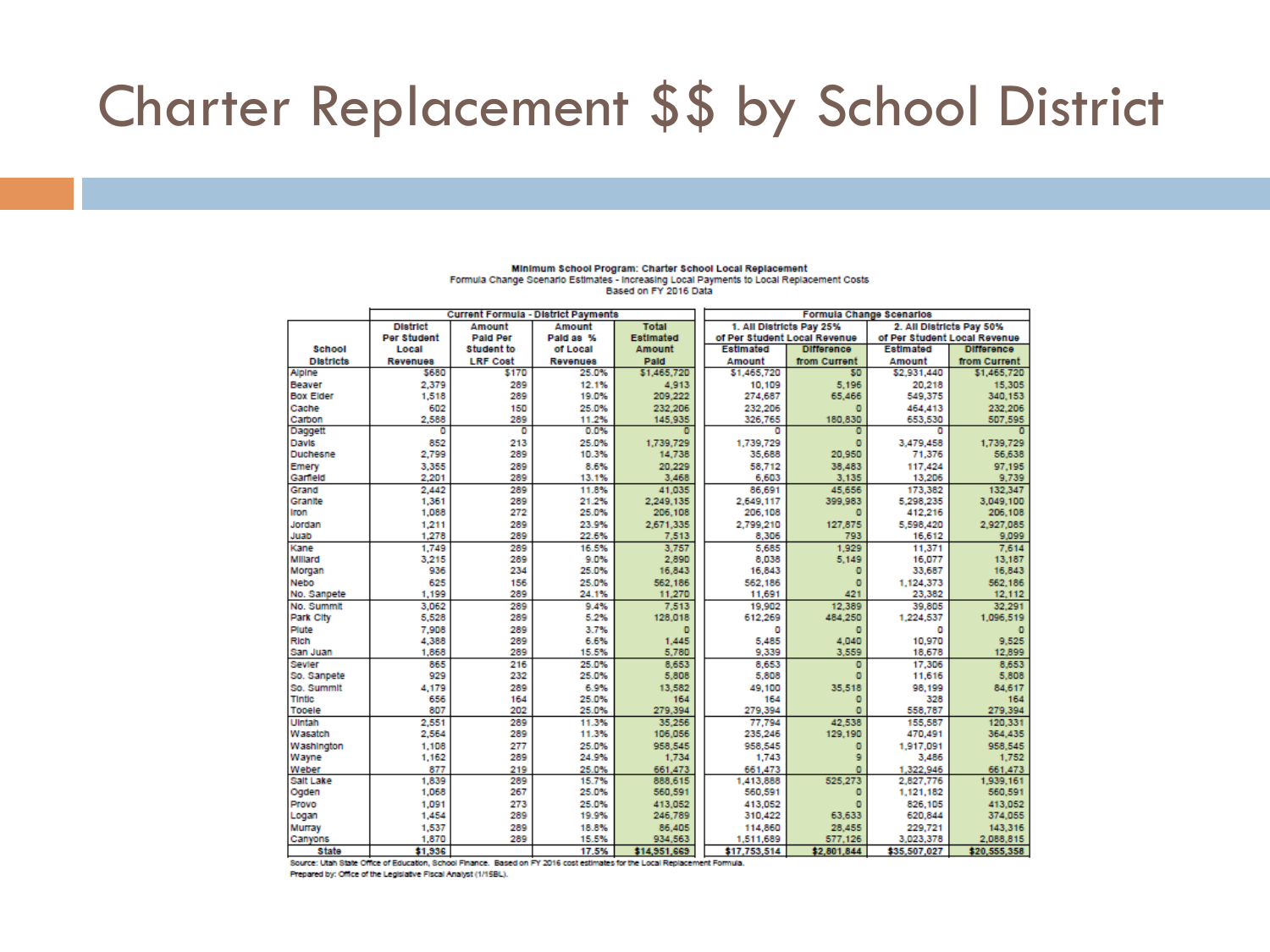## Local Contribution

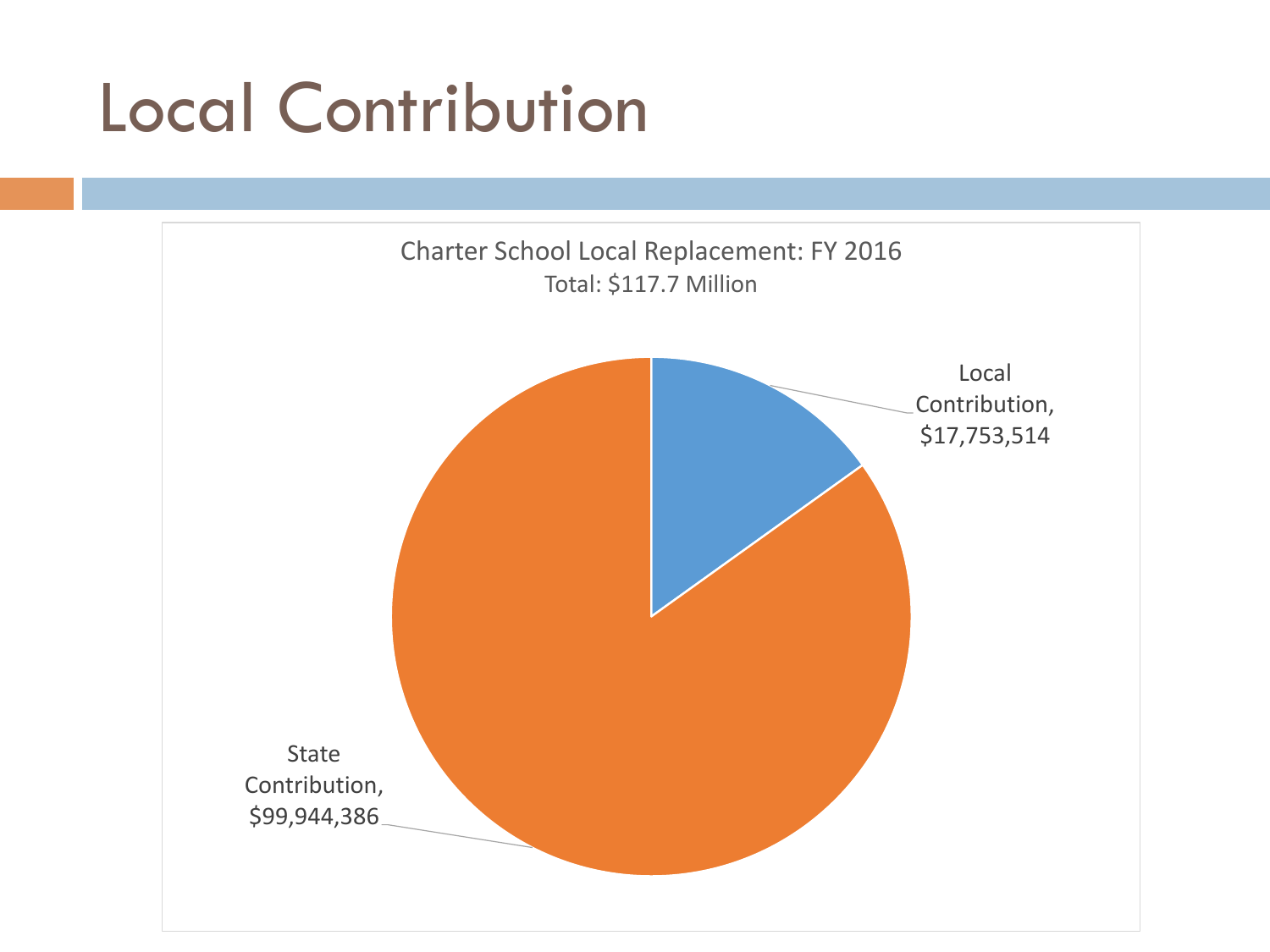## Charter School Enrollment

**Charter School Enrollment** Fall 1999 to Fall 2015 Estimated



Sources: Common Data Committee, Enrollment Estimates, November 2014. Utah State Office of Education, District Enrollment Time Series.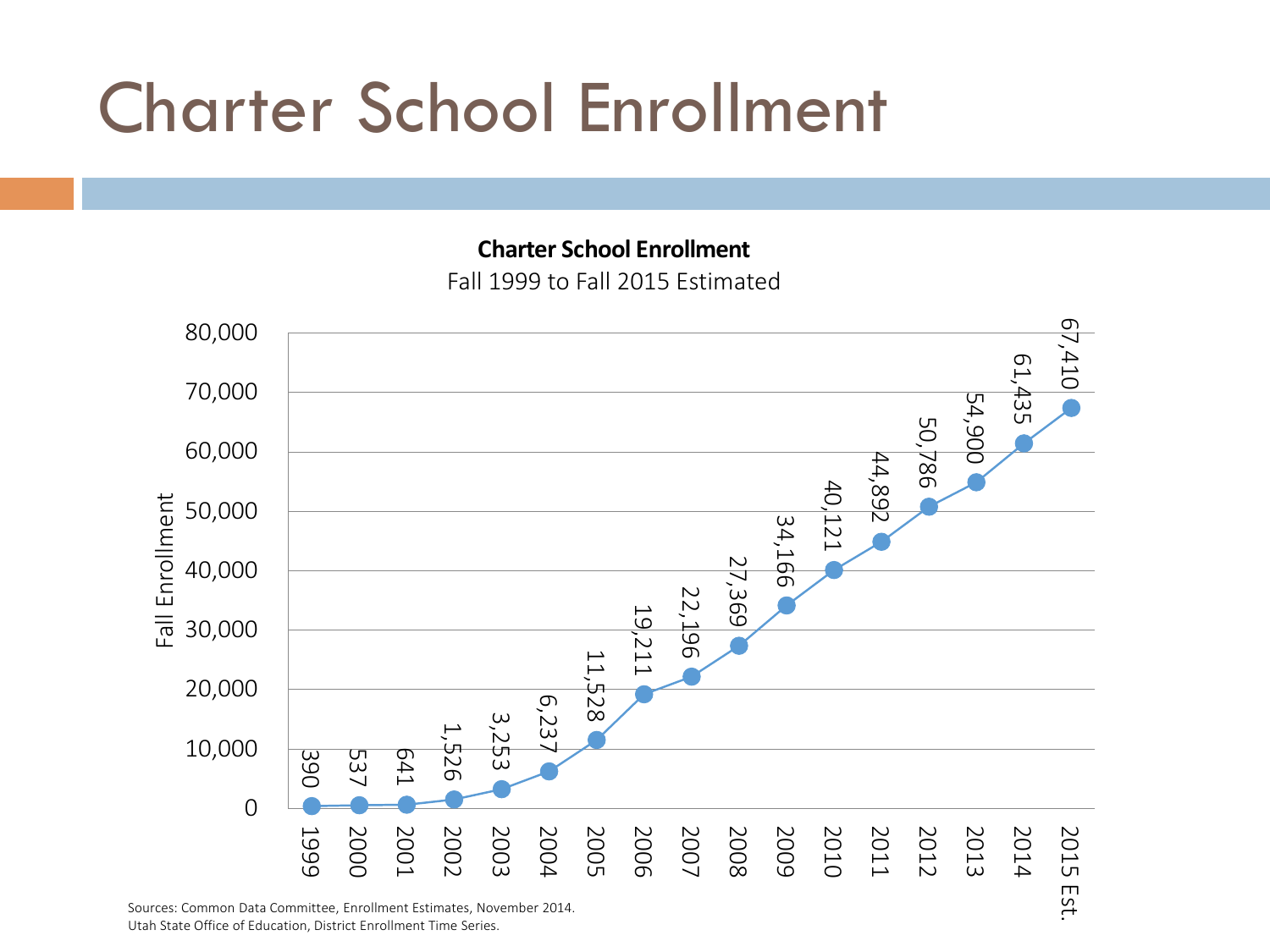# Funding History



Source: Appropriations Reports, Office of the Legislative Fiscal Analyst, 2003-2014. FY 2015 Estimated by LFA (12/14BL).